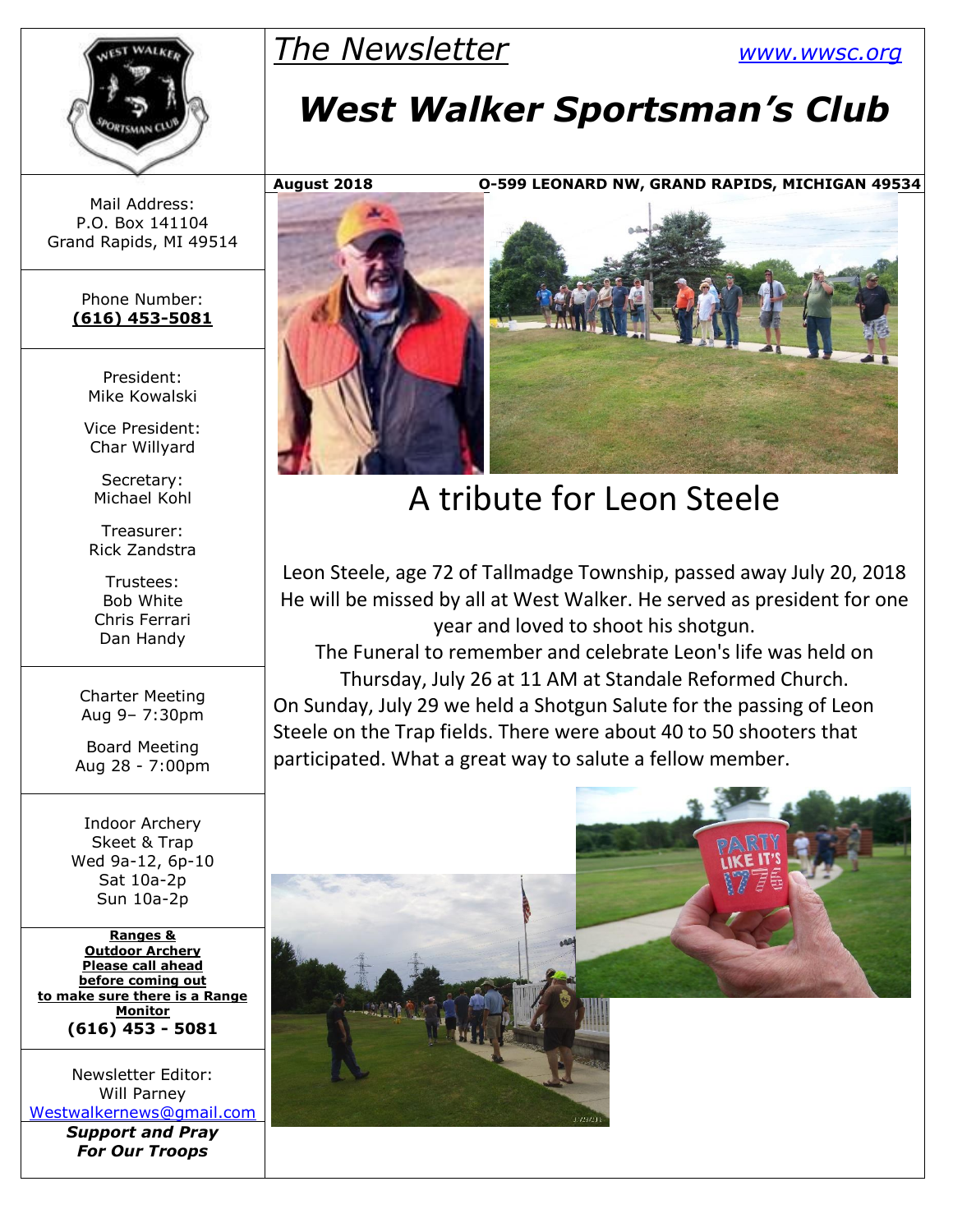## July Dog Days of Summer

We had 13 shooters this month aiming for summer items like ice cream cones, sun glasses, dog bones, fish and of course rubber ducks.

the winners were: 1st: Marilyn Hawkins, 2nd Jeff Hawkins, 3rd William Krieger,

 Everyone got to take home their very own beach ball. We used these for a target games, and there was plenty of fun playing with them while the food was cooking.

 I need to thank Jeff for grilling the Hot Dogs, Rhonda for providing the dog bone shaped cookie cutter, Nadine and Marilyn for help with getting the food out. and pretty much the whole crew for help with clean up. It is such a pleasure to have such a helpful bunch attend and pitch in with the Fun Shoots.

 Michael Kohl and Frances Handy provided the Range Safety Officer duties. without them, we could not hold these events. Their services are very much appreciated.



Submitted by: Gloria Von der Heide



#### BRING YOUR PISTOL AND YOUR RIFLE

#### .22 CAL & OPEN SITES ONLY PLEASE

(SOME MEMBERS ARE WILLING TO LET YOU USE THEIRS IF YOU DON'T HAVE ONE OR THE OTHER.)

#### Dinner, Awards, Games, and Prizes at the club house following the shoot.

| No need to pre pay, but food and prizes will be purchased, so take                                    | Dinner Menu |  |
|-------------------------------------------------------------------------------------------------------|-------------|--|
| your reservation seriously. Sign up at club house or range office<br>or call range office 453-5081 or | Pizza       |  |
| Gloria Vonderheide 454-7454 g vonderheide@yahoo.com                                                   | Salad       |  |
|                                                                                                       | Dessert     |  |

#### Sign up dead line: Sunday August 19, 2018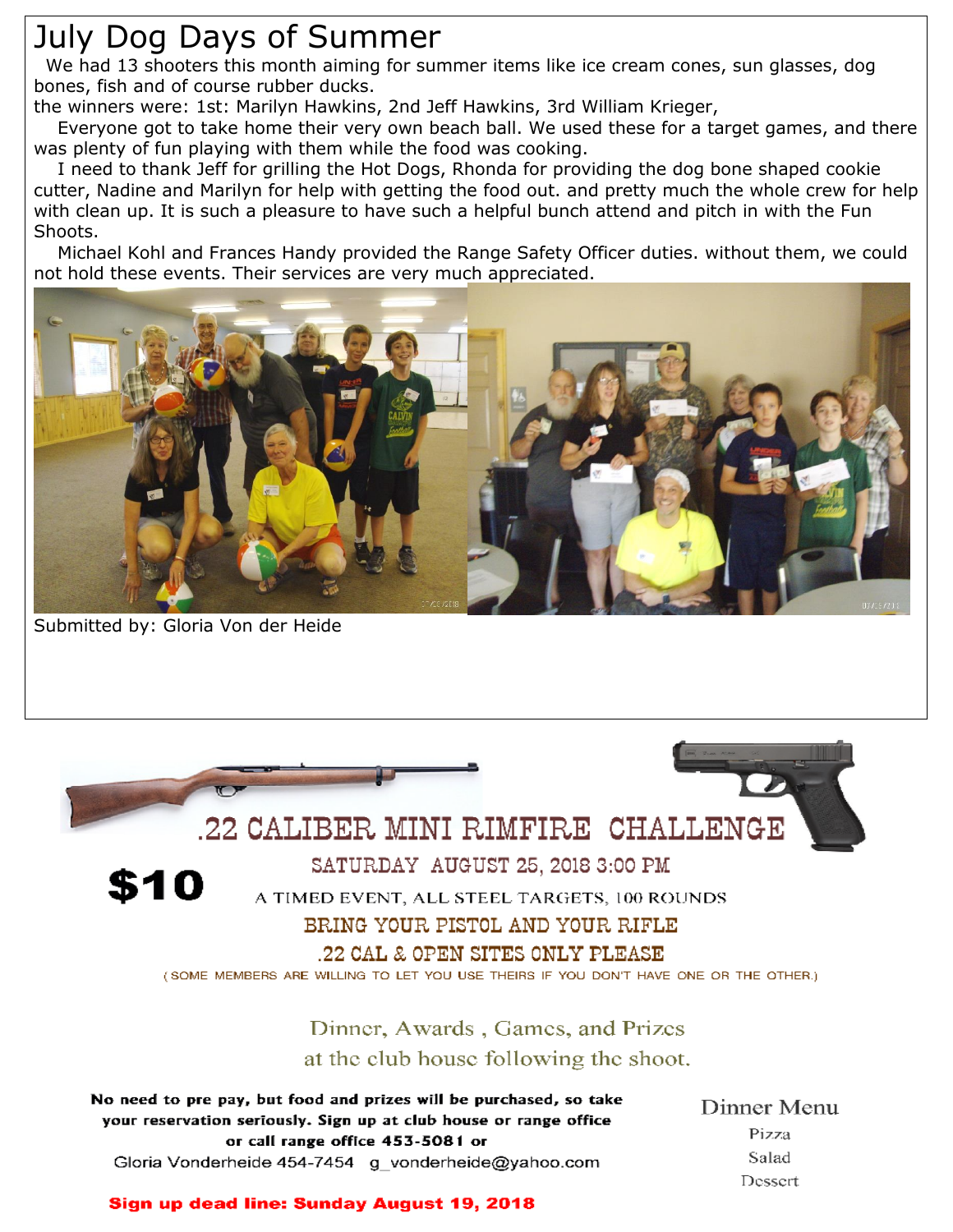## News from the Shotgun Desk

Coming Events August 4-5 410 bore Trap 100 Targets

August 12 Annie Oakley Trap 12:00 pm September 15-16, 5-stand Hat Shoot 100 Targets July 15 Protection Shoot Results

Event #1 10 Shooters Winner --- Dave Bigelow/Dan Handy Score 20 Event #2 8 Shooters Winner -- Dave Tagg/Gord Wierzsema Score 20 Event #3 8 Shooters Winner- Dave Bigelow/Gord Wierzsma Score 20

Annie Oakley Shoot 5 Shooters Winner ---- Dave Bigelow

July 21/22 20ga. Trap Shoot 2 Man Blind Draw 100 Birds Winning Team -- Ken May/Denny Fuller 88/59 Total 147

COME ON OUT AND ENJOY THESE EVENTS, SUPPORT YOUR CLUB



## IU ZAK RITCI : UL

**Wednesday August 8, 2018** 6:00 PM

### **Public Welcome**

**Dinner includes: Steak, Baked Potato, Salad. Green Beans** 

**Associate Members: \$10.00** Non members: \$12.00 (Charter prices apply to member, spouse & dependents only.)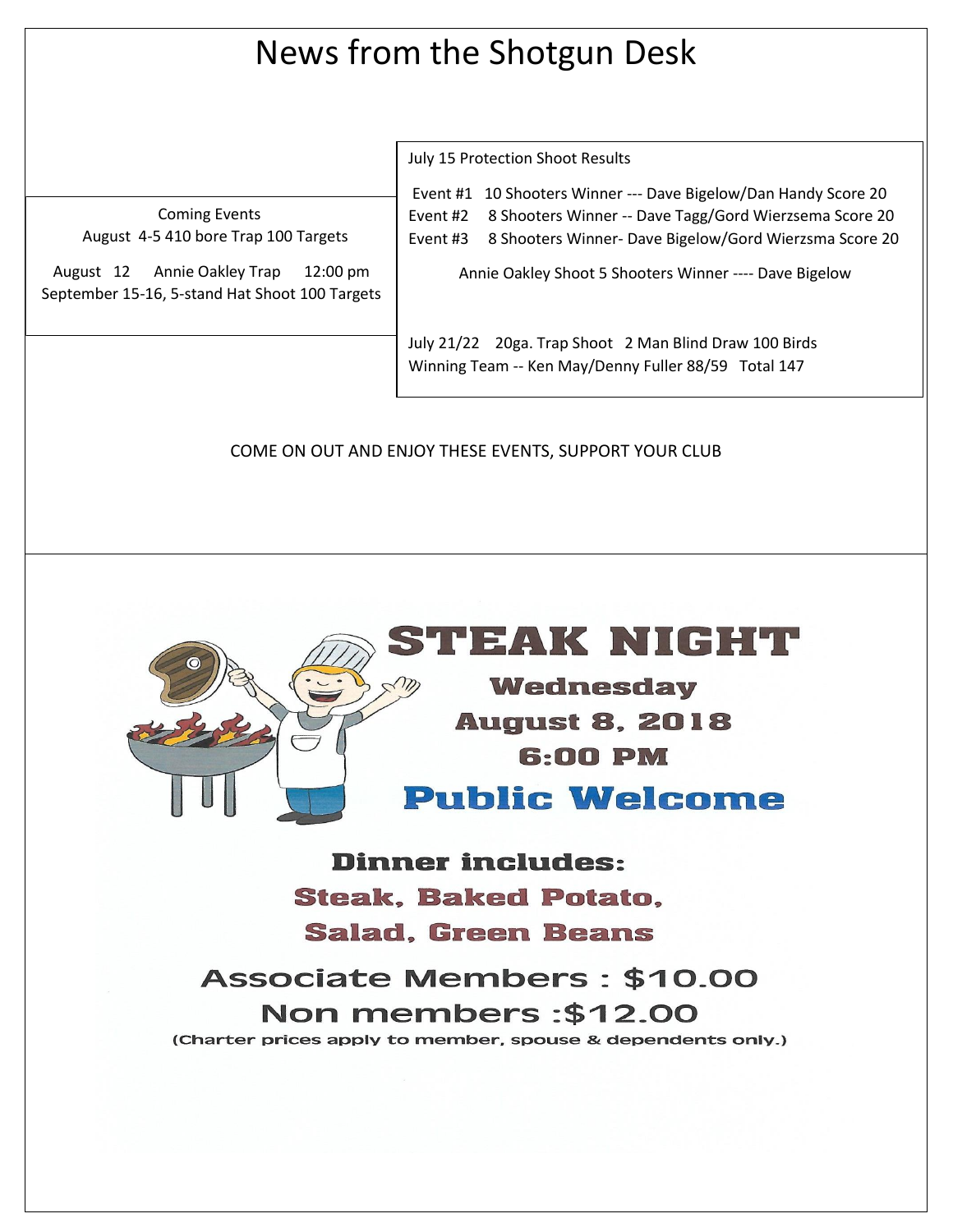| <b>TOMMYGUNS TRAINING</b><br>Tom O'Brien<br>Chief Range Safety Officer, Instructor<br>Classes available in west Michigan for:<br>CPL<br>Range Safety Officer<br>Introduction to the handgun<br>Family firearm safety<br>616-920-1701<br>tommygunsmi@gmail.com<br>http://TommygunsTraining.com | <b>Advanced CPL</b><br>August 19th at 8:30<br>\$200 * Must have CPL*<br><b>Basic CPL</b><br>August 26 <sup>th</sup> at 8:30am<br>\$90 for members |
|-----------------------------------------------------------------------------------------------------------------------------------------------------------------------------------------------------------------------------------------------------------------------------------------------|---------------------------------------------------------------------------------------------------------------------------------------------------|
| Did You Know that WWSC is a non-profit                                                                                                                                                                                                                                                        | <b>August Range Hours</b>                                                                                                                         |
| organization that is run by Charter Members                                                                                                                                                                                                                                                   | August 1 - 15                                                                                                                                     |
| who volunteer their time?                                                                                                                                                                                                                                                                     | August <u>16 - 31</u>                                                                                                                             |
| We are always looking for good people who                                                                                                                                                                                                                                                     | Mon - Sat: 9:00am - 7:30pm                                                                                                                        |
| are interested in becoming Charter Members                                                                                                                                                                                                                                                    | 9am-7:30pm                                                                                                                                        |
| to help us keep this club open.                                                                                                                                                                                                                                                               | Sundays: 10:00am - 7:30pm                                                                                                                         |
| If you are interested, please speak with any                                                                                                                                                                                                                                                  | 10am-7:30pm                                                                                                                                       |
| <b>Charter Member for more information</b>                                                                                                                                                                                                                                                    | <b>Link for range rules</b>                                                                                                                       |

| <b>2018 Big Gun Raffle Winners</b> |                                             |      |                       |  |  |  |
|------------------------------------|---------------------------------------------|------|-----------------------|--|--|--|
| <b>Jan</b>                         | <b>Ruger Predator 6.5 Cal</b>               | #250 | <b>Bill Tingley</b>   |  |  |  |
| Feb                                | Ruger SR22 .22LR                            | #59  | <b>Rich Ponstein</b>  |  |  |  |
| Mar                                | <b>Henry Golden Boy .22LR</b>               | #272 | <b>David Dorr</b>     |  |  |  |
| Apr                                | Ruger LCR .38 Special +P                    | #117 | <b>Michael Lehman</b> |  |  |  |
| May                                | <b>Remington V3 12g Semi-Auto</b>           | #64  | <b>Mike Jeffery</b>   |  |  |  |
| Jun                                | <b>Glock 43 9mm Special Edition</b>         | #23  | <b>Jeff Bodary</b>    |  |  |  |
| Jul                                | Browning AB3 7mm pkg w/Nikon Scope          | #159 | <b>Denny Fuller</b>   |  |  |  |
| Aug                                | <b>Ruger Mark IV Target SS 22LR</b>         |      |                       |  |  |  |
| <b>Sep</b>                         | Tikka T3 Stainless 22-250 Cal               |      |                       |  |  |  |
| Oct                                | Ruger SR1911 SS 9mm                         |      |                       |  |  |  |
| <b>Nov</b>                         | <b>Springfield Armory Saint AR15 23 Cal</b> |      |                       |  |  |  |
| <b>Dec</b>                         | <b>FNH FNX 45 Tactical 45ACP</b>            |      |                       |  |  |  |

**West Walker Sportsman Club is looking for range monitors to check memberships on the rifle & pistol ranges in 4-6 hour shifts.** 

**No experience necessary, we will train you.** 

**If you are retired or have free time during the daylight hours**

**and share an interest in promoting a safe shooting environment,**

#### **Please contact Don Mize at imdmize@yahoo.com.**

**Monitors will receive free annual membership renewal for working 100 hours. These are voluntary positions. Range monitors that work 2 full shifts a month will be able to use the indoor pistol range NO GUESTS**